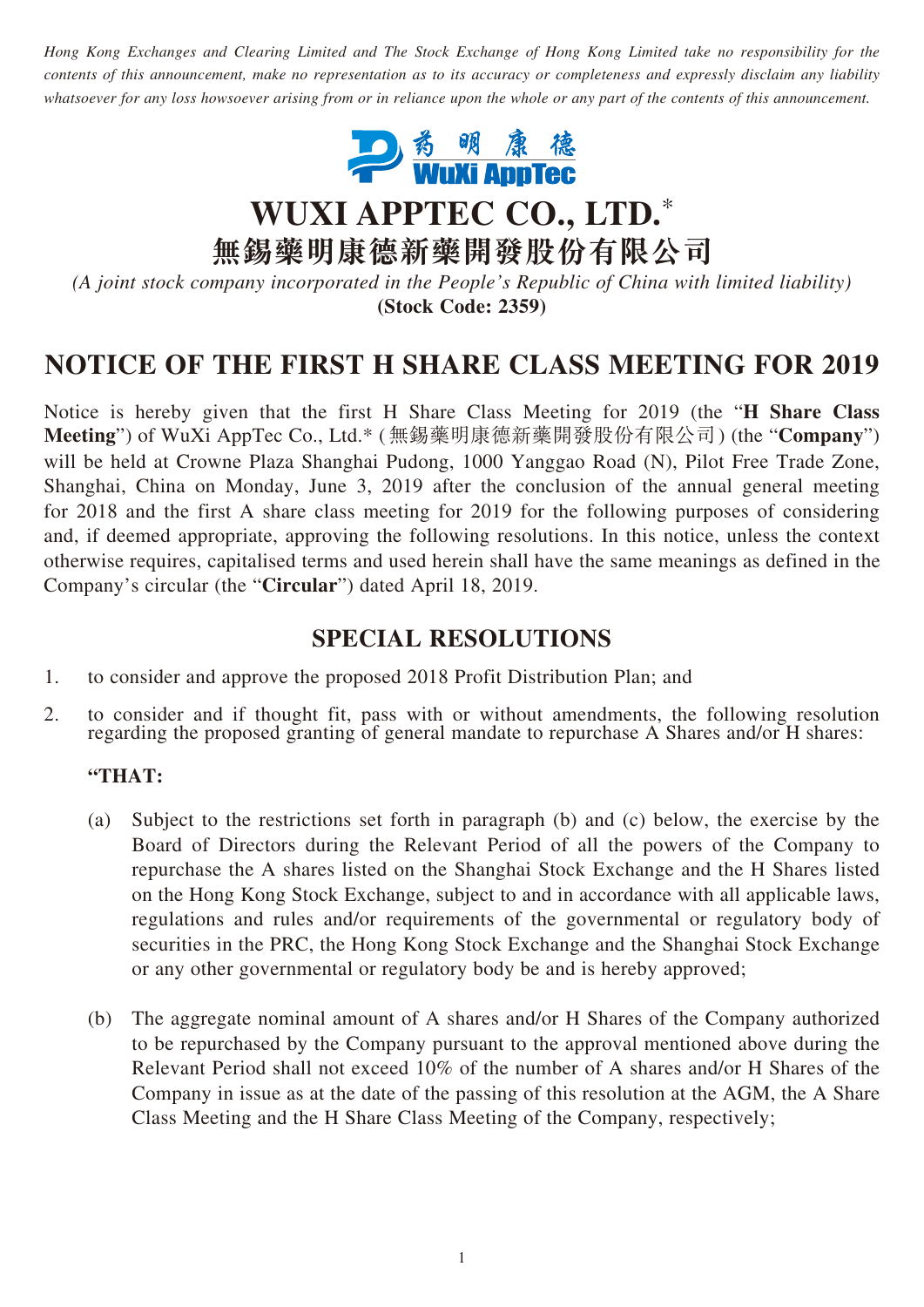- (c) The first approval mentioned above shall be conditional upon satisfaction of all the following conditions:
	- (i) The passing of a special resolution with the same terms as this resolution at both the AGM and A Share Class Meeting of the Company;
	- (ii) The obtainment of an approval from all relevant regulatory authorities having jurisdiction over the Company (if applicable) as required by the laws, regulations and rules of the PRC; and
	- (iii) The Company not being required by any of its creditors to repay or to provide guarantees in respect of any amount due to any of them (or if the Company is so required by any of its creditors, the Company having, at its absolute discretion, repaid or provided guarantee in respect of such amount) pursuant to the notification procedures under the "Company Law of the People's Republic of China" and the Articles of Association of the Company. If the Company determines to repay any amount to any of its creditors, the Company will do so out of its internal funds.
- (d) Subject to the approval of all relevant government authorities in the PRC for the repurchase of such shares of the Company being granted and subject to the abovementioned conditions, the Board of Directors be and is hereby authorized to:
- (i) Formulate and implement the specific repurchase plans, including but not limited to repurchase price and number of repurchased shares, and determine the time and duration of repurchase, etc.;
- (ii) Notify creditors and issue announcements in accordance with the requirements of the relevant laws, regulations, normative documents and the Articles of Association;
- (iii) Open overseas share accounts and carry out the related changes of foreign exchange registration procedures;
- (iv) Carry out the relevant approval and filing procedures as required by regulatory authorities and the stock exchanges in the place where the shares of the Company are listed;
- (v) Carry out, execute and implement all such documents, do all such acts and things or take any steps as they consider desirable, necessary or expedient in connection with and to give effect to the repurchase of shares in accordance with the requirements of relevant laws and regulations and the listing rules of the stock exchanges in the place where the shares of the Company are listed;
- (vi) Carry out the cancellation procedures for repurchased shares, reduce the registered capital, and make amendments which it deems appropriate to the Articles of Association of the Company to reflect the relevant provisions such as the total share capital and shareholding structure of the Company, and carry out the relevant statutory registrations and filings procedures at home and abroad; and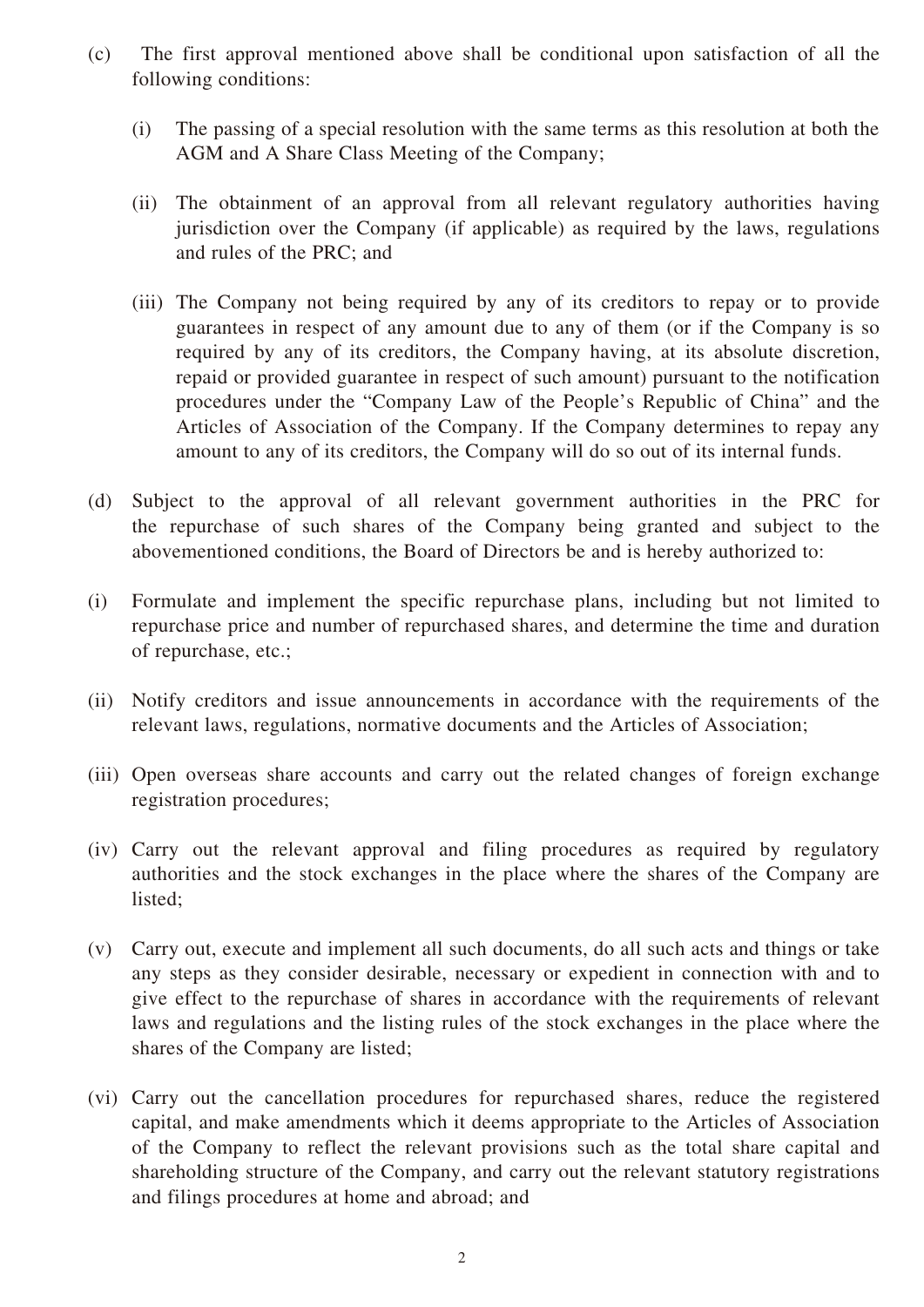(vii) Execute and handle other documents and matters related to the repurchase of shares.

- (e) For the purpose of this resolution, the "**Relevant Period**" means the period from the passing of this resolution at the AGM and the passing of those resolutions having the same terms with this resolution at its A Share Class Meeting and H Share Class Meeting, respectively, until whichever is the earliest of:
- (i) Upon conclusion of the 2019 annual general meeting of the Company;
- (ii) The expiration of a period of twelve months following the passing of this resolution at the H Share Class Meeting and the passing of those resolutions having the same terms with this resolution at its AGM and A Share Class Meeting, respectively;
- (iii) The time at which the authorization conferred by this resolution is revoked or varied by a special resolution of the Shareholders at a general meeting, or by a special resolution of its H shareholders and A shareholders at the H Share Class Meeting and the A Share Class Meeting, respectively.

By Order of the Board **WuXi AppTec Co., Ltd.\* Dr. Ge Li** *Chairman* 

Hong Kong, April 18, 2019

*As of the date of this announcement, the Board of the Company comprises Dr. Ge Li, Mr. Edward Hu, Mr. Xiaozhong Liu, Mr. Zhaohui Zhang and Dr. Ning Zhao as executive Directors, Mr. Xiaomeng Tong and Dr. Yibing Wu as non-executive Directors and Dr. Jiangnan Cai, Ms. Yan Liu, Mr. Dai Feng, Dr. Hetong Lou and Mr. Xiaotong Zhang as independent non-executive Directors.*

*\* For identification purpose only*